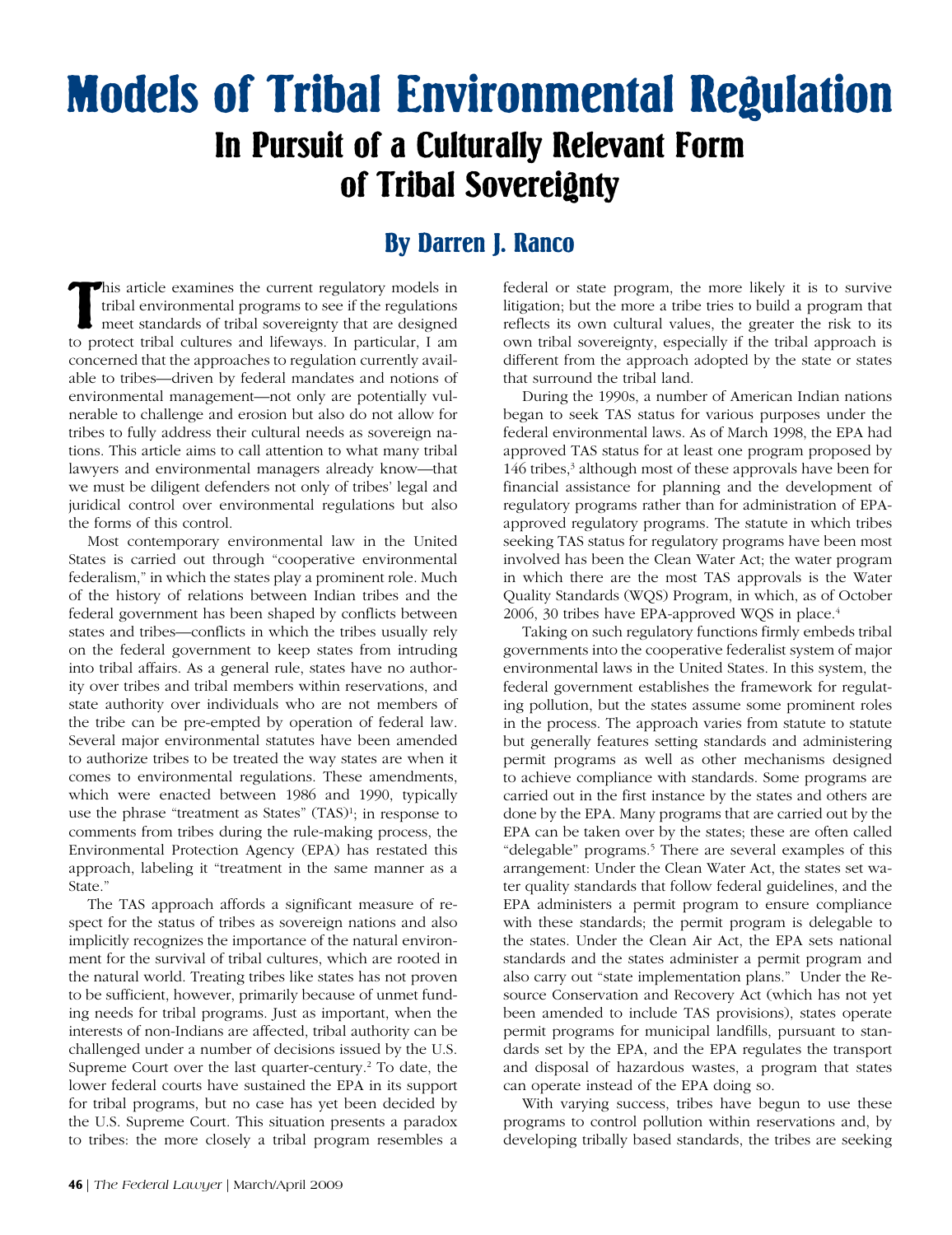

to force polluters in neighboring jurisdictions to control pollution sources that affect Indian lands. The ability of a tribe to set its own standards is critical, because such standards can adopt ceremonial and other culturally specific uses of resources.<sup>6</sup> Many consider the ability to incorporate standards that include culturally specific uses of resources an important aspect of self-determination, sovereignty, and therefore tribal survival.7

The case of *Albuquerque v. Browner<sup>8</sup>*—as well as other cases, such as *Montana v. EPA*, 137 F.3d 1135 (9th Cir. 1998) and *Wisconsin v. EPA*, 266 F.3d 741 (7th Cir. 2001)—have upheld tribal regulatory control in the TAS system. These cases provide a potential contradiction in the scope of tribal sovereignty when it comes to their environment, because the rulings reinforce strong checks on tribal sovereignty by the U.S. government and potentially pave the way for limited and contestable future environmental regulation by tribes. At the same time, these cases serve as a remarkable example of the federal government's committed attempts to promote tribal autonomy and decision-making.

An examination of the relationship between a tribe's authority and that of a federal agency reveals that the realm of agency control may not be a bad place for tribes to be if they must be in the control of some governmental body. In general, as Amy Quandt made clear, "Congress quite often delegates expansive authority to administrative agencies, and the judiciary consistently defers to agency determinations made pursuant to such delegations."9 Thus, if an agency is supportive of tribal sovereignty, as the EPA has shown itself to be in *Albuquerque v. Browner*, tribes may be fortunate that these favorable agency decisions may face little challenge from other governmental bodies, and the courts will generally defer to the agencies.<sup>10</sup> Furthermore, some agencies have certain characteristics that might make them the most accommodating entities with which tribes can be involved. The fact that there is less separation of functions in agency decision-making than in other areas of government may limit the number of bureaucratic processes and bodies with which tribes need to deal when issues arise. $11$  In addition, in the administrative realm, judicial review is acceptable only under certain conditions, the most important being when an agency has made a final decision on an issue.12 Limiting the avenues for judicial review of agency decisions may consequently limit the number of times tribes are pulled into the courts,<sup>13</sup> especially if, to "adapt an old joke[,] … no Indian reservation is safe while the Supreme Court is in session."<sup>14</sup>

Moreover, if tribes deal primarily with agencies—in particular, with the EPA—tribes may be able to keep interactive management dialogues focused on science rather than on jurisdictional issues that could possibly follow in the footsteps of *Brendale v. Confederated Tribes and Bands*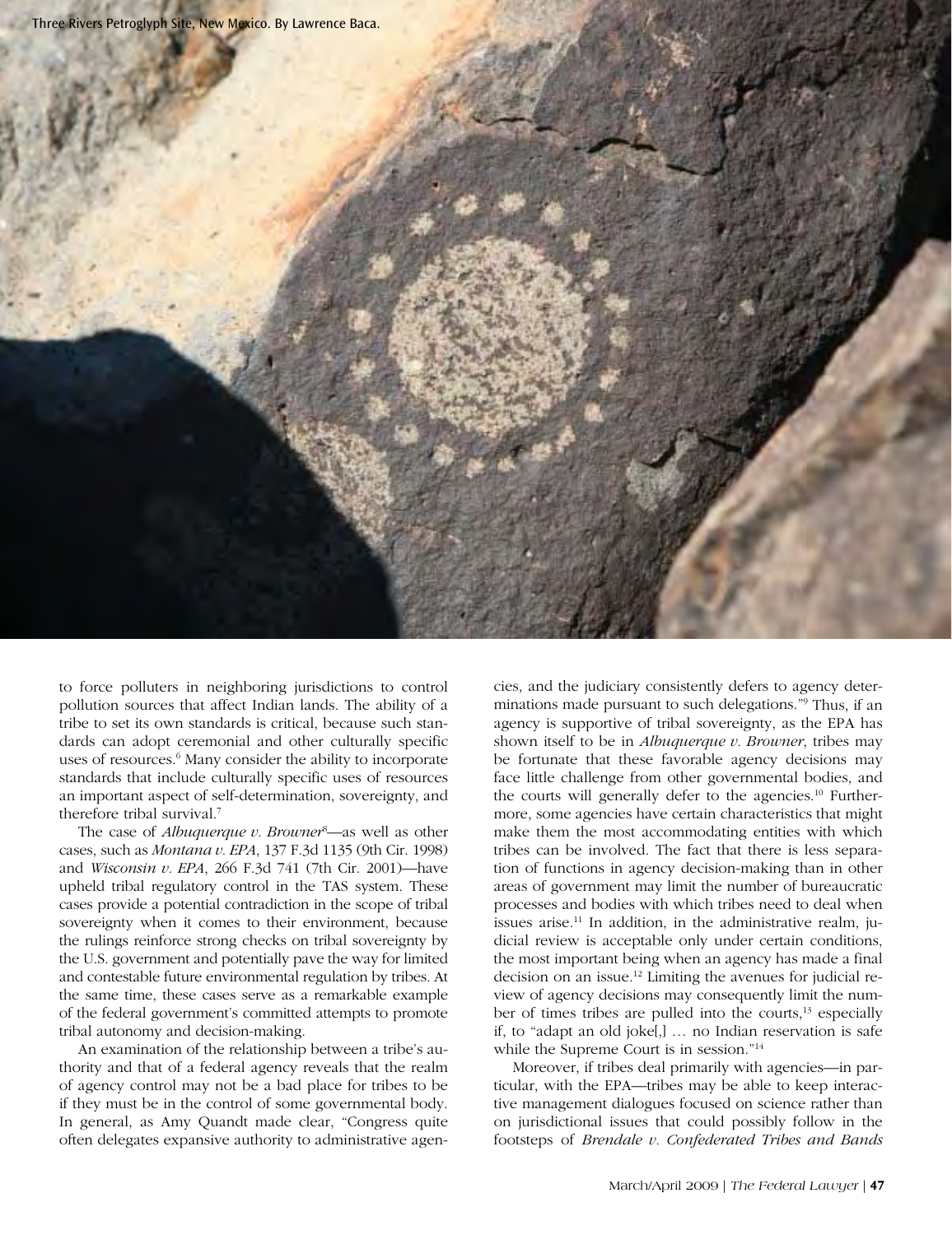*of the Yakima Nation*. 15 In *Albuquerque v. Browner*, tribal involvement with the EPA produced a success for tribal sovereignty, because the EPA tried to set aside as many potential jurisdictional questions as possible and relied on scientific evidence put forth by the tribe related to the creation of water quality standards that could have an impact on the city of Albuquerque. In *Albuquerque*, the EPA ignored competing private interests and offered the tribes the authority to establish "what will count as truth in the policy process."16 In an article published shortly after the decision, Allison Dussias underscored the somewhat radical and impressive nature of the EPA's approval of the tribe's reliance on indigenous knowledge and interests in formulating regulations; the author pointed out that "this is a great departure from the efforts of earlier federal government officials to eradicate the nature-based religious beliefs and practices of Native Americans."17

Thus, it appears that tribes might fare relatively well in the realm of agency control—in particular EPA control and *Albuquerque* and later cases reaffirm this conclusion. However, the logic determining that tribes could benefit from such a relationship with the EPA rests on two rather dangerous assumptions: that agencies will always decide in favor of tribes (especially acknowledging that agency policy can change with the change of a presidential administration), and that reviewing courts will always defer to agencies' decisions. Accepting the provision of TAS status and subjecting themselves to agency control might, in some instances, be beneficial to tribes—as demonstrated in the case of *Albuquerque*—but if the agency or courts were to rule against a tribe, it would be left totally entangled within the federal government with few protections. If this were to occur, all the benefits cited above that safeguard tribes under agency control would then serve the opposite function: placing tribes in a restricted situation with few tools with which to reassert their tribal autonomy.

As we have seen, *Albuquerque v. Browner* and the cases like it can be viewed as a success not only for the reasons discussed above but also from an environmental perspective: the court upheld tribal rules that blocked the city of Albuquerque from polluting the Rio Grande River, which flows through tribal lands. But the case can also be viewed as an example of U.S. government efforts to limit tribal sovereignty and thus prevent tribes from making meaningful authoritative decisions. The case might be deemed a failure by the larger standards of tribal self-determination:

- The tribe obtained permission to adopt standards under a clean water law and system that the tribe did not devise and could not change.
- The tribe's standards were subject to review by a U.S. agency.
- Only the agency that reviewed the standards could enforce them.

By making these tools available to the tribe, was the U.S. government really making a fundamental change in U.S.-tribal relations and creating a new opportunity for tribal self-government? As Taiaiake Alfred, Mohawk scholar, notes, "From the perspective of the state, marginal losses of control are the trade-off for the ultimate preservation of the framework of dominance."18

Before examining the potential cultural dilemmas that tribes face in the TAS process, it is important to point out some of the difficulties tribes face when they participate in the cooperative federalism involved in U.S. environmental law. The case of *Albuquerque v. Browner* demonstrated that in order to gain treatment as a state in programs that come under the Clean Water Act, for example, the Pueblo of Isleta—as well as other tribes—must apply to the EPA for such status and submit evidence that (1) it is a tribe, as recognized by the secretary of the interior; (2) it has a functioning tribal government; and (3) it has the authority and capability to create effective water quality standards.19 Thus, in order to gain any authority over its water quality standards, the tribe was required to go through a tedious procedure to gain the approval and recognition of the federal government. Thus, when one considers what TAS status actually signifies and who can obtain it, these stipulations for gaining TAS status have serious implications for understanding whether the TAS amendments to the Clean Water Act are even significant. For example, in a case concerning the Flathead WQS, attorney Daniel I.S.J. Rey-Bear pointed out that "the dispute is not really about the technical content of those WQS themselves. Rather, this dispute concerns the scope of the underlying federally recognized tribal authority to promulgate those standards under the CWA's section 518(e) TAS provisions."20 Therefore, TAS status is one of those ironic situations that *appears* to augment the authority of tribes but, in fact, diminishes tribal sovereignty.

It seems obvious that the regulatory approaches embedded in the TAS process are tied to America's environmental regulatory culture and do not emerge from tribal ideals regarding the environment. That said, in the *Albuquerque* case, the Pueblo of Isleta was able to set standards based on ceremonial uses of the Rio Grande—and that was no small victory. Still, there are some serious challenges in using the TAS regulatory approach in a way that not only protects but also reflects tribal cultures and also shows how they are different from the dominant culture.

As a point of departure, the meaning of "different" in this context should be clarified. In his discussion of tribal courts in *Braid of Feathers*, Frank Pommersheim discussed what he calls the "dilemma of difference" for tribal courts.<sup>21</sup> He pointed out that the courts run by tribal communities "do not exist solely to reproduce or replicate the dominant canon appearing in state and federal courts. If they did, the process of colonization would be complete. …"22 Pommersheim, like many others, is concerned about the possibility of maintaining tribal differences through the use of quasi-autonomous structures within the contours of the United States. Within the context of environmental regulation, these differences quickly become issues that affect the relative health not just of tribal cultures but also of Indians themselves, who often bear an inordinate amount of environmental risk.

In addition, the "dilemma of difference" in this sense is also a problem of recognition. In a system of unequal pow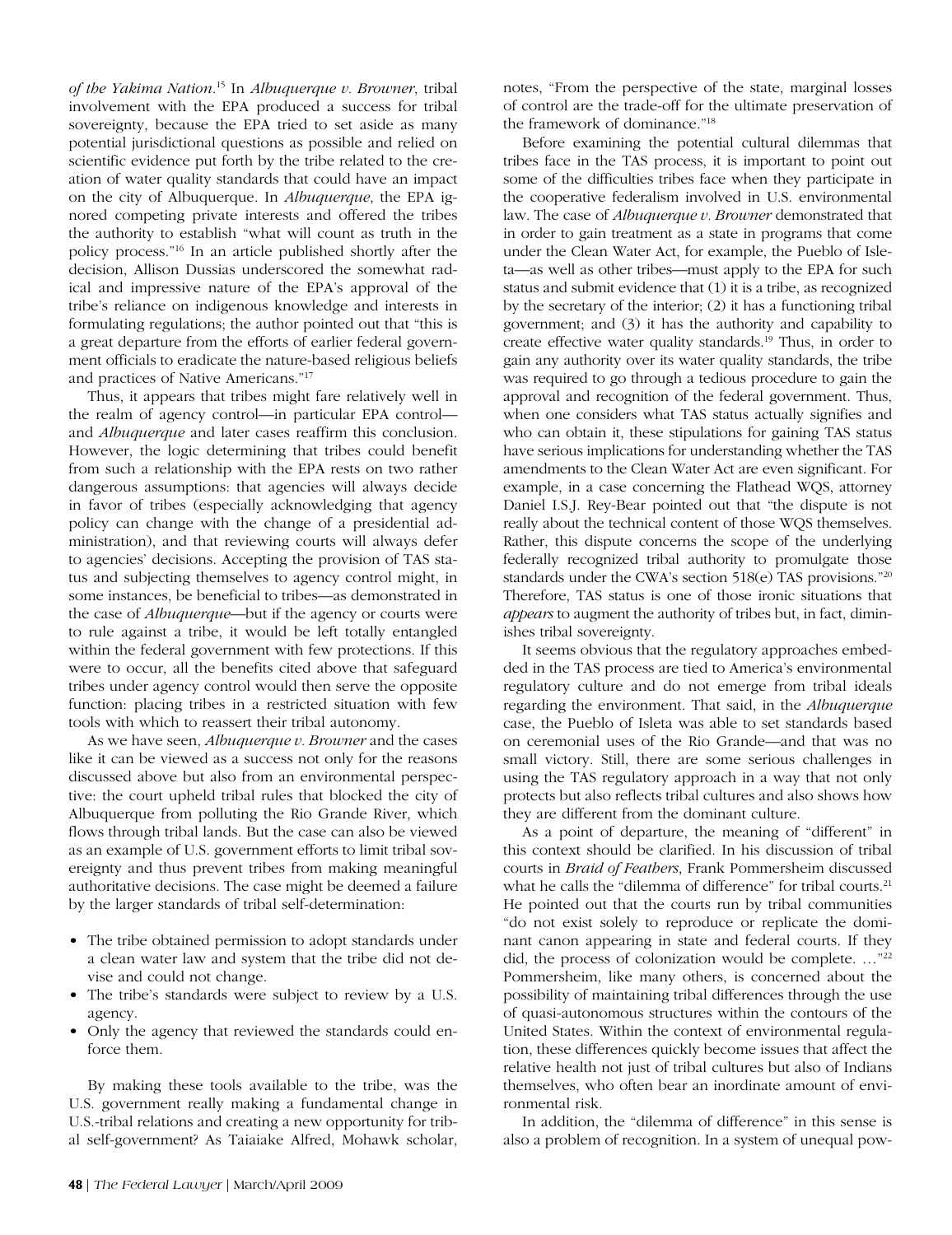er, cultural differences and concepts like justice or environmental management have to be understood as features that occur in a system in which differences are not usually desired or communicated. According to Pommersheim, in the American federalist system, the "federal record evinces a tolerance of similarity rather than dissimilarity,"23 and this makes it difficult for tribal courts and governments to define spaces for cultural differences. Therefore, to be protective of tribal cultural differences, tribal sovereignty cannot just mean that tribes are just another partner in the federal system, the dominant culture must also recognize that tribal governments can form the basis of a different civic community and a different sense of the public good. This idea can be seen as dangerous to members of the dominant culture when non-Indians are subject to this different sense of the public good; for example, the U.S. Supreme Court has repeatedly shown that it is not comfortable allowing tribal police powers over non-Indian residents within reservations because these individuals are not full participants in the political process that takes place on Indian reservations. Moreover, states often see tribal sovereignty claims as threats to their own territorial sovereignty, as demonstrated by the numerous challenges to the legality of environmental programs that tribes propose or conduct.

Therefore, the basic challenge for tribal governments is to maintain "separateness" by holding on to a difference that is recognizable and acceptable to the dominant culture and its institutions as well as to tribal citizens within the minority culture. An example of where the TAS structure might shortchange tribal difference is in the arena of environmental risk assessment. Even though risk assessments come out of a different regulatory context, they easily represent the Faustian cultural bargain that tribes face in exerting regulatory control in a system that is not of their making.

Many critics of environmental risk assessment have pointed out that the science used in risk assessments does not protect cultural minorities very well for a variety of reasons—one of the key reasons being that some cultural minorities access resources in the environment differently than both the mainstream culture and the scientists and policy-makers conducting the risk assessments do.<sup>24</sup> Since the late 1990s, there has been a flurry of activity within both the EPA and among American Indian nations to address this problem, and two different but sometimes overlapping approaches have developed to address the problems of cross-cultural risk assessment. The following discussion briefly explores how the EPA and tribal nations have shaped these approaches.

One approach to solving the problems of cross-cultural risk assessment the EPA and the tribal nations have explored is to make science more responsive to the ways that Indians actually access resources in the environment today and the way they have done so in the past. Instead of using aggregate models from the entire American population for something like fish consumption, this approach would have the EPA and tribal scientists measure the actual intake of fish by tribal people who live off the resources on their land. I believe this approach is very similar to the TAS approach for setting standards; it modifies the existing structure of science and regulation and places it into a tribal context.

The other approach is much more culturally relevant but harder to define in a scientific manner from the EPA's perspective and clearly does not fit into the regulatory approach of cooperative federalism. This approach to solving the problem of cross-cultural environmental risk assessment, defined by some as the "health and well-being" model, would allow for and encourage tribal nations and the EPA to redefine health in culturally relevant terms. Therefore, a risk assessment would not just emphasize the potential number of deaths caused by cancer, for example, but would look at the risks cancer poses to a healthy, culturally defined lifestyle in each tribal nation. This approach has the potential to allow tribal nations to define health in much broader terms than simply death rates tied to cancer and would include cultural indicators, such as access to a healthy traditional diet, ability to participate in ceremonies, the passing down of traditional knowledge, and so forth. Unlike the classic risk assessment paradigm, the new one based on health and well-being addresses tribal cultural differences. The model is driven by tribal priorities, whereas traditional risk assessment is driven by the EPA's regulations and measurements of risk.25 The health and wellbeing paradigm also focuses on the health of communities, as determined by the tribes: hence, a healthy community encompasses all aspects of tribal relationships and tribal priorities that affect a community.<sup>26</sup> This paradigm does not simply focus on a certain aspect of the environment; it takes a holistic approach so that the interconnectedness of all aspects of a community is respected. This approach to risk assessment is also an approach to environmental regulation that surely goes beyond the TAS approach to shared regulatory control. The health and well-being paradigm is framed around tribal concerns and definitions of health, and there is the potential that a regulatory program could be built up around these more culturally defined parameters, not on the concepts and rules that define federal standards and cooperative federalism.

This article has presented only a short overview of the problems and prospects of tribal environmental sovereignty. The essay needs to conclude with the gentle reminder that many tribal lawyers, policy-makers, and environmental professionals deal with these issues on a daily basis and still continue to come up with creative responses in the face of unfair power relationships and a limited number of resources. The health and well-being paradigm described above, for example, has come out of tribal environmental managers' attempts make risk assessment more reflective of tribe members' way of life and the tribal community's understanding of what makes a healthy human being. We should all be mindful that the TAS approach to cooperative federalism may drown out these more culturally appropriate approaches to tribal environments; therefore, we should all do whatever we can to support this work. **TFL**

*Darren J. Ranco, a member of the Penobscot Indian Nation, is an associate professor of anthropology and coordinator of Native American research at the University of Maine, Orono. He has a masters of studies in environmental law*